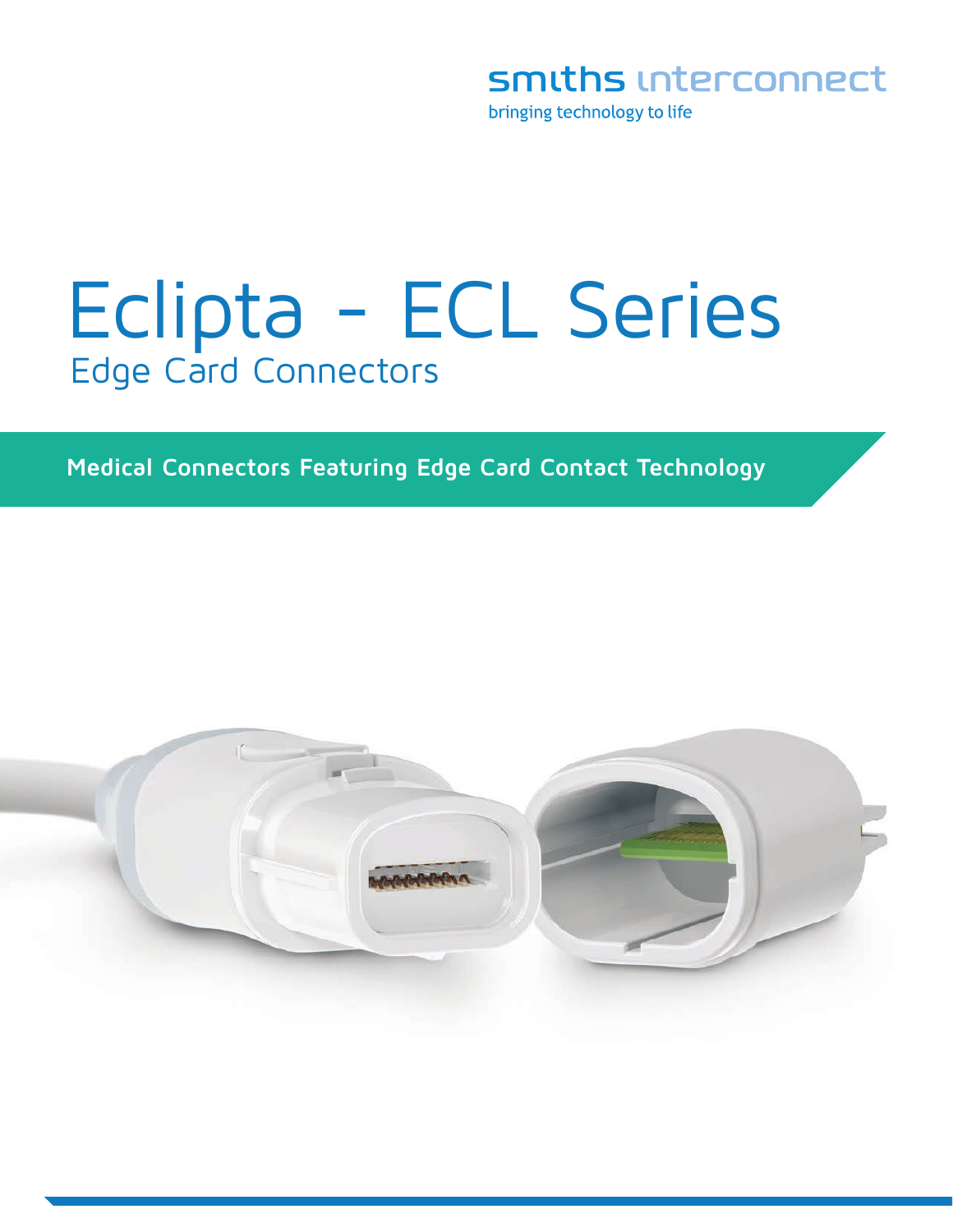# Eclipta - ECL Series Edge Card Connectors



State of the art medical devices designed for diagnostic and therapeutic systems, such as mapping and ablation catheters, require repeated mating between reusable and disposable electronic components. As a result, system reliability and durability is critical.

Smiths Interconnect's Eclipta Connector Series addresses the industry's need for a reliable interconnect system with minimal cost. Eclipta connectors incorporate an innovative doubleended, edge card contact system featuring a PCB as the contact on the disposable connector side. This reduces both the cost and potential damage of male pins traditionally found in such a system.

The Eclipta module, located in the reusable connector body, has 34 contacts which are designed for high mating cycle life, providing reliable connection over the life of the reusable device. Terminating to these modules is a simple matter of plugging another PC board, to which the fine wires in the cable can be mass terminated, into the back of the module. This also makes field servicing of the reusable cable an easy process of unplugging the existing plug and replacing it with a new one.

Modules are also available with 14, 58, and 82 contacts. For custom connector flexibility, multiple modules can be combined in a single connector, either in line or in parallel, to meet specific customer needs.

By combining superior high reliability technology into a disposable, low cost solution, the Eclipta connector joins Smiths Interconnect's portfolio of world-class interconnect solutions for the medical market.

**Note:** 1 Sterrad® is a registered trademark of Advanced Sterilization Products (ASP), division of Ethicon US, LLC, a Johnson & Johnson Company.

**Specifically** designed to meet medical industry requirements

## Features & Benefits

### **Eclipta edge card technology**

- Double-ended edge card contact design
- Mates to PCB on the disposable connector side
- Patented technology: US Patent #8727795 B2

### **PCB connection**

- Fine pitch edge card contacts allow for smaller footprint in medical equipment
- Reusable connector is fingerproof (meets the requirements of IEC 60601-1) for patient and medical personnel safety
- Eliminates bent pin damage
- Mass termination

### **High mating cycle life**

- Up to 2,500 mating cycles
- Increases Mean Time Between Failure (MTBF) of reusable side

### **Plug and play design**

- Minimizes assembly time and inventory costs
- Rugged plug mates either to (PCB inside) the disposable device or directly to the system

#### **Sterilizable connector**

■ Meets typical medical sterilization requirements (Autoclave, EtO and Sterrad®1 protocols)

### **Quick, intuitive mating**

- Unique connector shape and available keying ensures correct mating in fast-paced medical settings
- Simple push-button active latch prevents inadvertent unmating and provides audible feedback

### **Embedded electronics**

■ Allows for greater design flexibility

**2**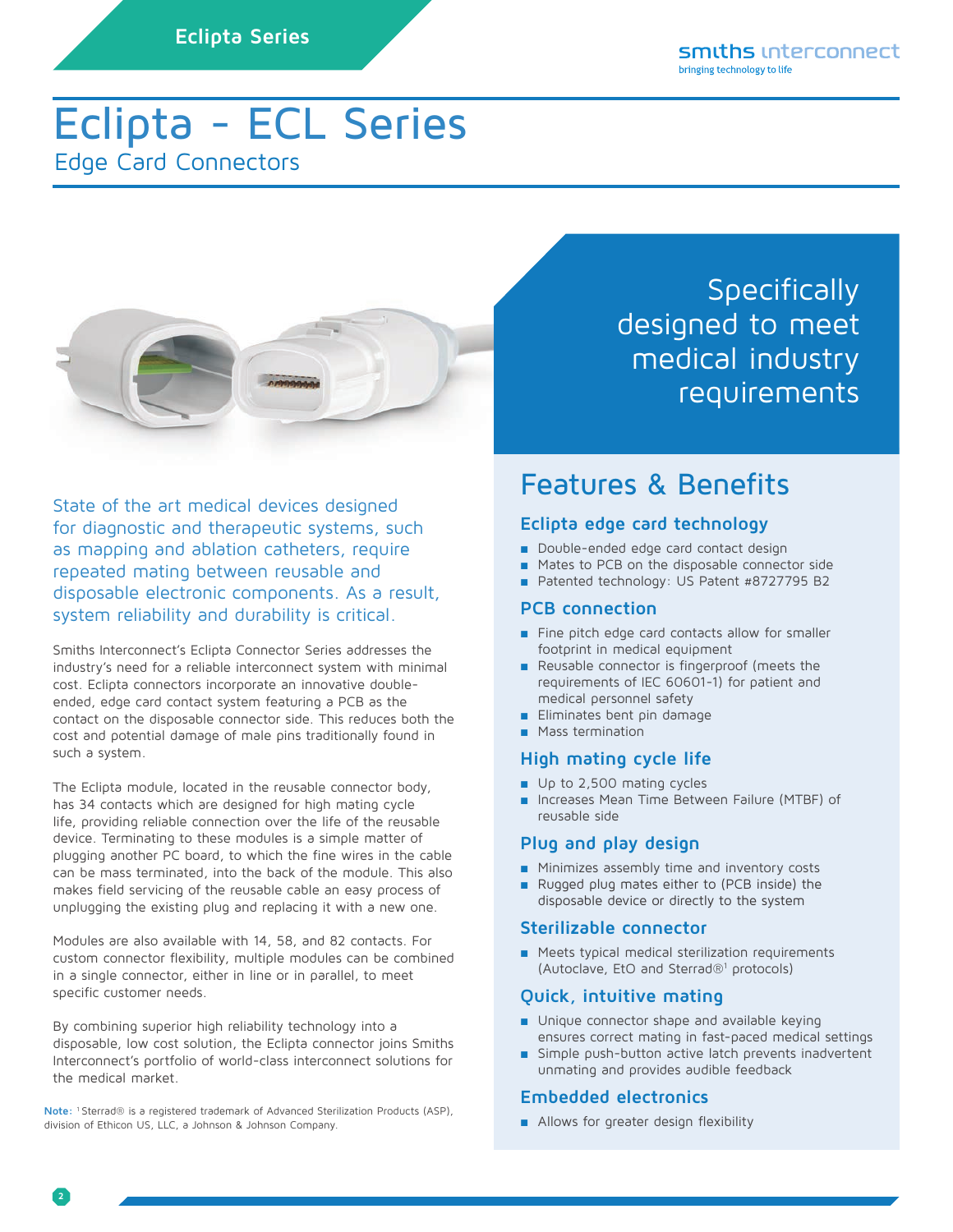# Technical Characteristics

### **Mechanical**

| <b>Number of Contacts</b>                                                                                  | 34                                                                                                 |  |  |  |
|------------------------------------------------------------------------------------------------------------|----------------------------------------------------------------------------------------------------|--|--|--|
| <b>Contact Pitch</b>                                                                                       | 0.60 mm staggered contact spacing                                                                  |  |  |  |
| Mating/Unmating Force (34 contacts)                                                                        | Mating force = $8.5$ lbs max, unmating force = $7.0$ lbs max                                       |  |  |  |
| Mating Cycle Life (reusable side)                                                                          | Up to 2,500                                                                                        |  |  |  |
| Storage/Processing Temperature Range (unmated)                                                             | -40°C to +135°C (100°C max for disposable receptacle)                                              |  |  |  |
| <b>Operating Temperature Range</b>                                                                         | $-10^{\circ}$ C to $+65^{\circ}$ C*                                                                |  |  |  |
| Sterilization (reusable side)                                                                              | Steam autoclave, EtO, Sterrad® <sup>1</sup> (20 cycles each)                                       |  |  |  |
| Fingerproof (reusable side)                                                                                | Meets the requirements of IEC 60601-1 (tested per ANSI/IEC 60529-2004)                             |  |  |  |
| <b>IP Rating</b>                                                                                           | IP 30<br>Meets the requirements of IEC 60601-1 (tested per ANSI/IEC 60529-2004)                    |  |  |  |
| <b>RoHS</b>                                                                                                | Compliant                                                                                          |  |  |  |
| *For optimal performance, the suggested operating temperature range is -10°C to +50°C<br><b>Electrical</b> |                                                                                                    |  |  |  |
| Current Rating (at room temperature ~25°C)                                                                 | 0.5 A per contact (2.0 A for a single contact)                                                     |  |  |  |
| <b>Contact Resistance</b>                                                                                  | < 40 m $\Omega$ per contact (average values, measured after testing - see test report for details) |  |  |  |
| <b>Insulation Resistance</b>                                                                               | $>$ 5000 M $\Omega$ @ 500 VDC                                                                      |  |  |  |
| DWV (Dielectric Withstanding Voltage)                                                                      | 550 VDC                                                                                            |  |  |  |

### **Material & Finishes**

| <b>Contacts</b>       | BeCu, selective gold over nickel plating                                                              |  |
|-----------------------|-------------------------------------------------------------------------------------------------------|--|
| Insulator             | LCP (Liquid Crystal Polymer)                                                                          |  |
| <b>Connector Body</b> | Plugs and reusable receptacle: Polyphenylsulfone (PPSU)<br>Disposable receptacles: Polycarbonate (PC) |  |

#### **Derating Curves**



**Current-Carrying Capacity Curves - Single Contact Energized Reusable Plug and Disposable Receptacle (Mated Pair)**



**3**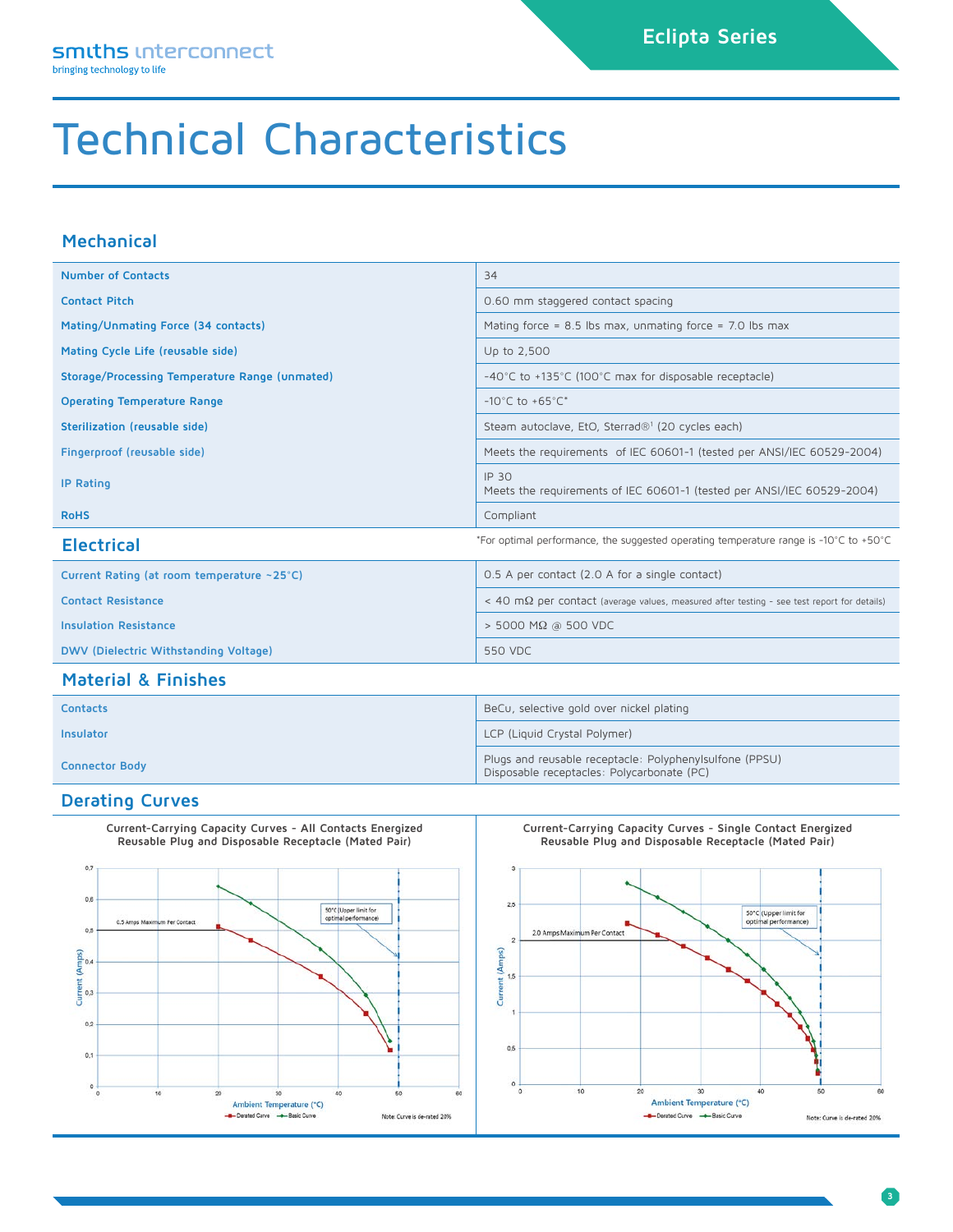# How To Order



|                            | 2              | 3                                                                                                            |           | 5                                                                                                  |
|----------------------------|----------------|--------------------------------------------------------------------------------------------------------------|-----------|----------------------------------------------------------------------------------------------------|
| 1 Series                   |                | Eclipta [Fixed]                                                                                              |           |                                                                                                    |
| <b>2</b> Contact Positions |                | 34 [Fixed]                                                                                                   |           |                                                                                                    |
| <b>3</b> Types             | D              | Disposable Receptacle                                                                                        | E R       | Reusable Receptacle<br>w/Edge Card Contact Module                                                  |
|                            | P D            | Disposable Plug                                                                                              | P R       | Reusable Plug<br>w/Edge Card Contact Module                                                        |
|                            | <b>ND</b>      | Disposable Plug without strain relief<br>boot (overmoldable connector)                                       | <b>NR</b> | Reusable Plug without strain relief<br>boot (overmoldable connector)<br>w/Edge Card Contact Module |
| 4 Keying                   | $\overline{A}$ | Standard                                                                                                     |           | Additional Keying Options                                                                          |
|                            |                | Omit for standard PCB included in the connector kit                                                          |           |                                                                                                    |
| 5 Suffix                   |                | PCB not included in the connector kit<br>TBD for custom PCB (please contact Smiths Interconnect for details) |           |                                                                                                    |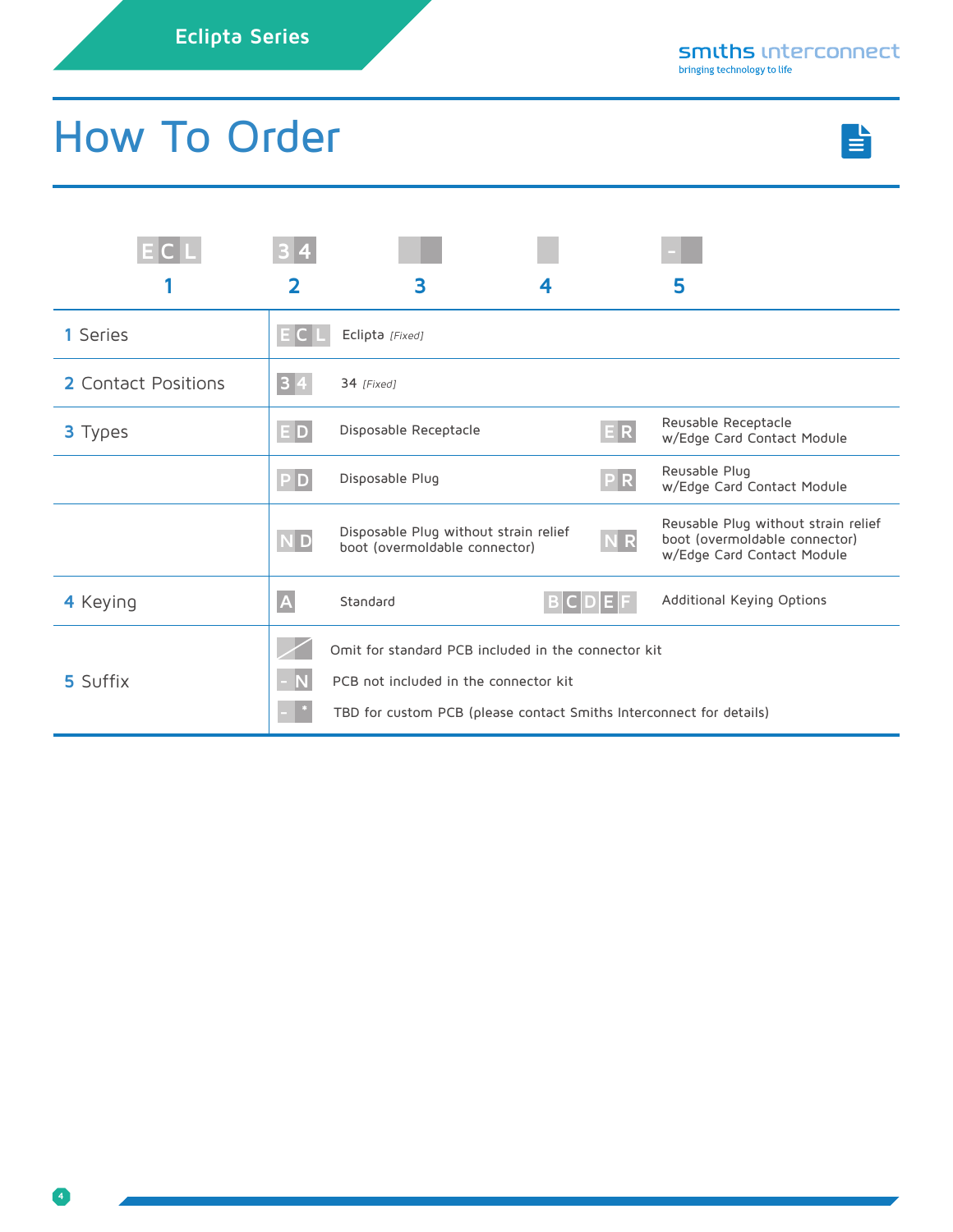# Eclipta - ECL Series Edge Card Connectors

# **Disposable receptacle/reusable plug**

Disposable receptacle with PCB contact mating to reusable plug



DISPOSABLE ECLIPTA RECEPTACLE REUSABLE ECLIPTA PLUG

# **Disposable plug/reusable receptacle**

Disposable plug with PCB contact mating to reusable receptacle



DISPOSABLE ECLIPTA PLUG REUSABLE ECLIPTA RECEPTACLE

# **Plugs without strain relief boots**



**5**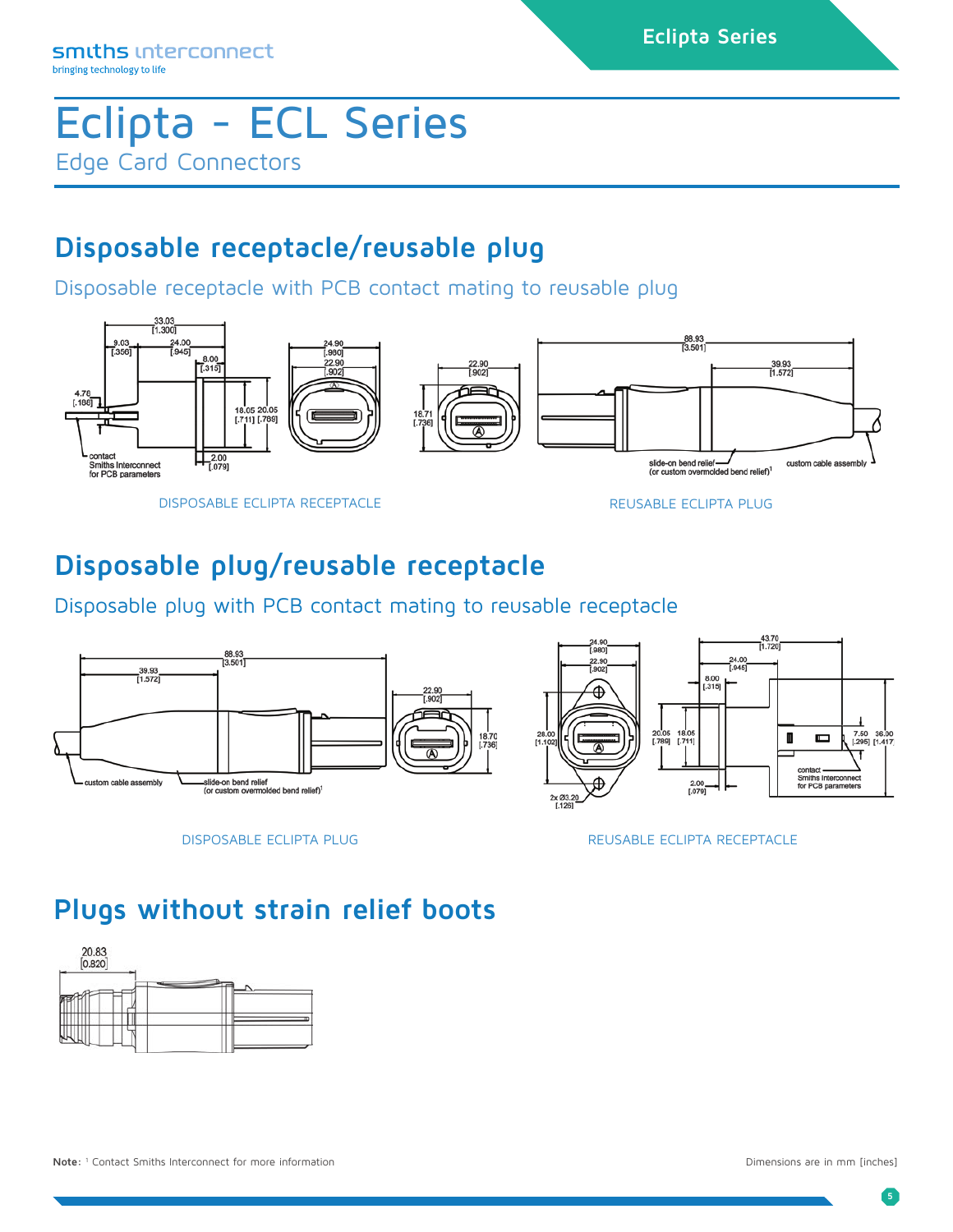# Eclipta - ECL Series Edge Card Connectors

# **Eclipta module sizes**

Eclipta contact modules, located in the reusable connector, are available in four standard sizes (14, 34, 58 and 82 contacts) providing flexibility for custom connector designs. Please contact Smiths Interconnect for more information.

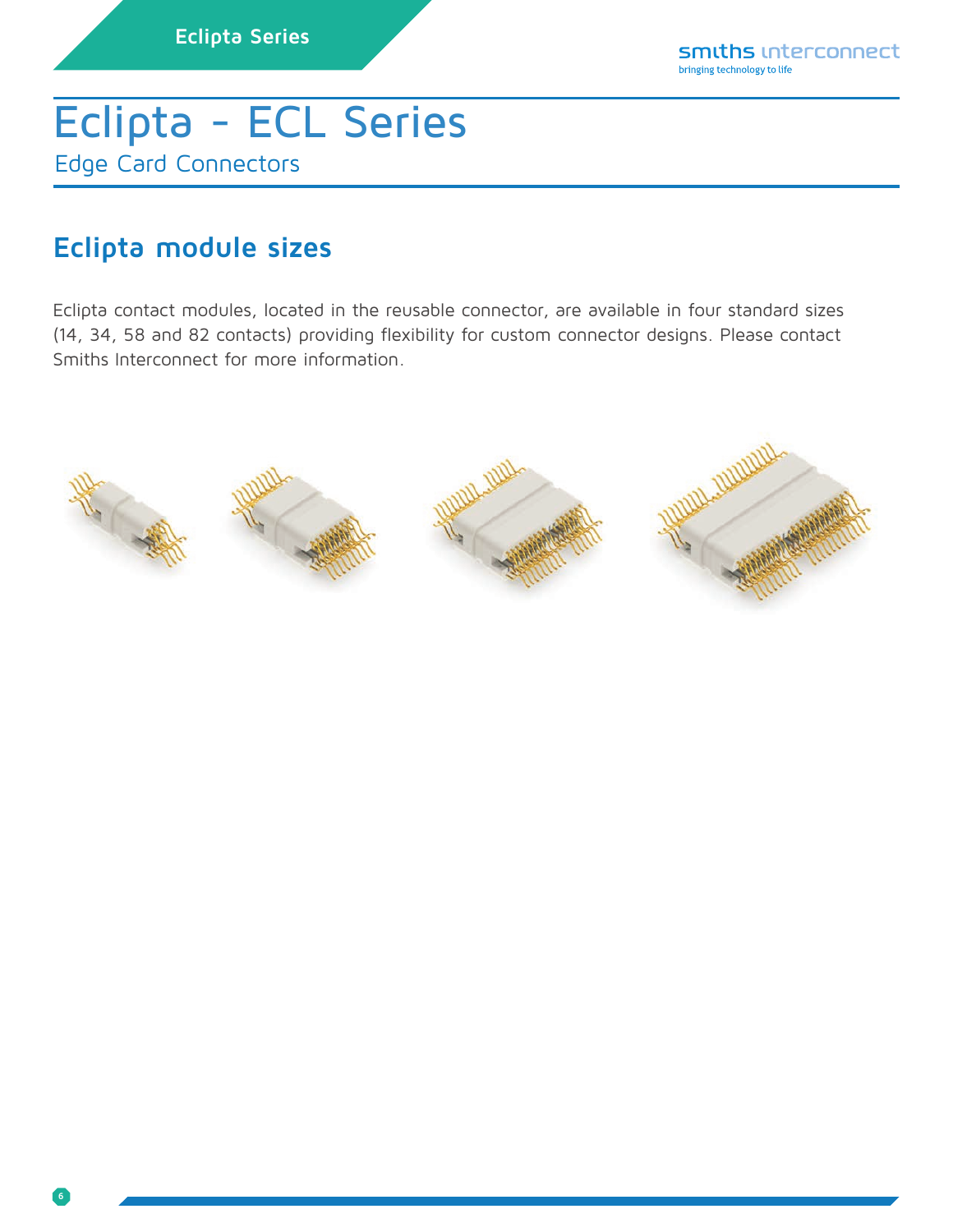### Disclaimer 2018

All of the information included in this catalogue is believed to be accurate at the time of printing. It is recommended, however, that users should independently evaluate the suitability of each product for their intended application and be sure that each product is properly installed, used and maintained to achieve desired results.

Smiths Interconnect makes no warranties as to the accuracy or completeness of the information, and disclaims any liability regarding its use.

Smiths Interconnect reserves the right to modify design and specifications, in order to improve quality, keep pace with technological development or meet specific production requirements.

No reproduction or use without express permission of editorial and pictorial content, in any manner.